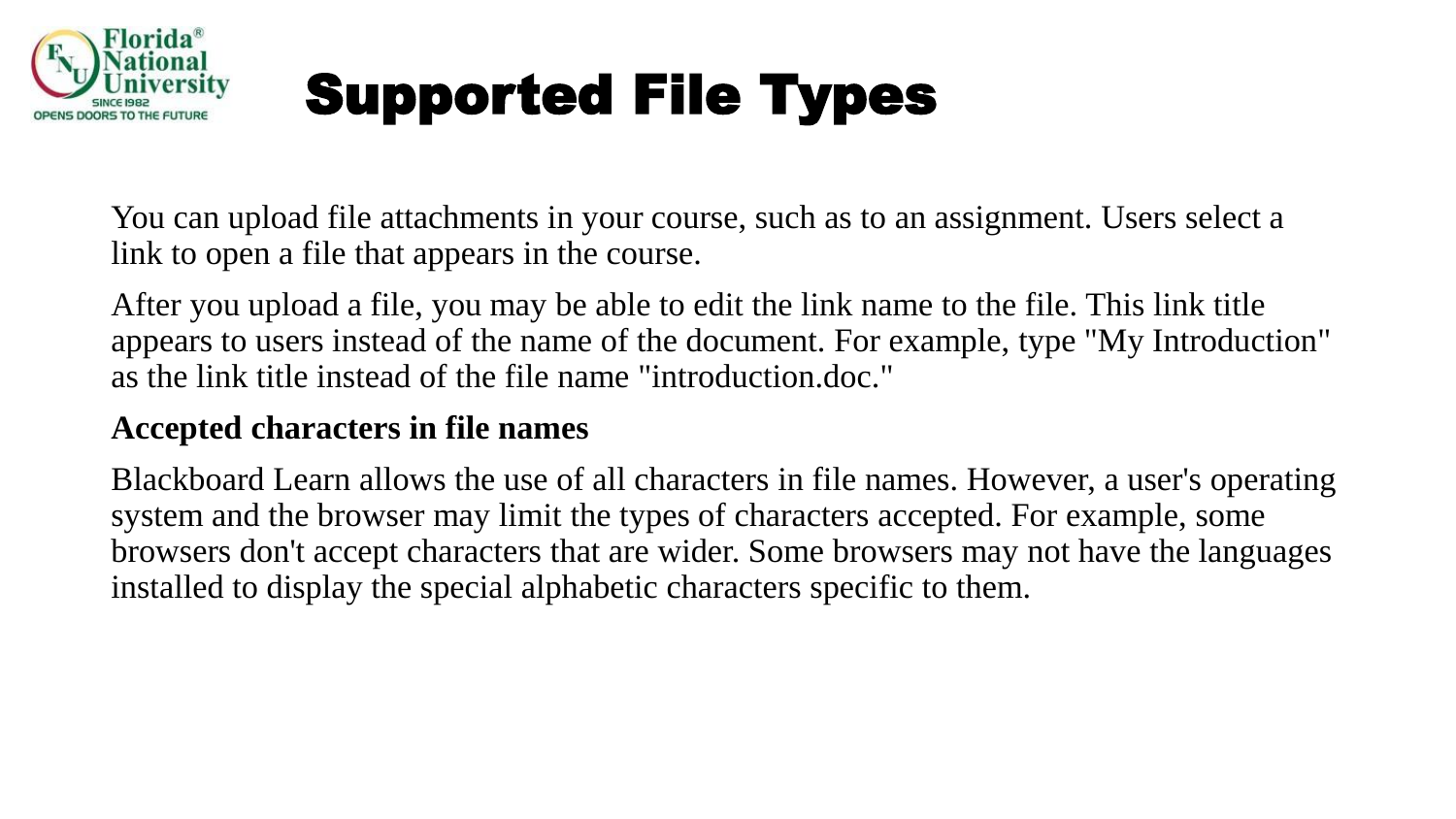

### **Recognized attachment file types**

The system recognizes several file types by default. These files open directly in the browser or an associated application. If the system doesn't recognize the file type, users can download the attached file and open it on their computers.

| <b>Extension</b> | <b>File Type</b> | Programs Associated with the       |
|------------------|------------------|------------------------------------|
|                  |                  | <b>File Type</b>                   |
| AAM              | Multimedia       | Macromedia Authorware plug in.     |
|                  |                  | The AAM file is the starting       |
|                  |                  | point for a series of files that   |
|                  |                  | must be enclosed in a ZIP file.    |
| AIFF             | Audio            | AIFF is an uncompressed audio      |
|                  |                  | format. AIFF files tend to be      |
|                  |                  | large.                             |
| ASF              | Multimedia       | Microsoft .NET Show.               |
|                  |                  | ASF files can contain audio,       |
|                  |                  | video, images, and text.           |
| AU               | Audio            | Real Audio Player                  |
| AVI              | Video            | Video Player – Windows only        |
| DOC, DOCX        | Text             | Microsoft Word - word processor    |
| EXE              | Executable       | Executive files are applications.  |
|                  |                  | Some network security policies     |
|                  |                  | and firewalls might prohibit users |
|                  |                  | from downloading executable        |
|                  |                  | files. (If your institution uses a |
|                  |                  | newer version of Blackboard        |
|                  |                  | Learn, you may not be able to      |
|                  |                  | upload files of this type. Contact |
|                  |                  | your administrator for help)       |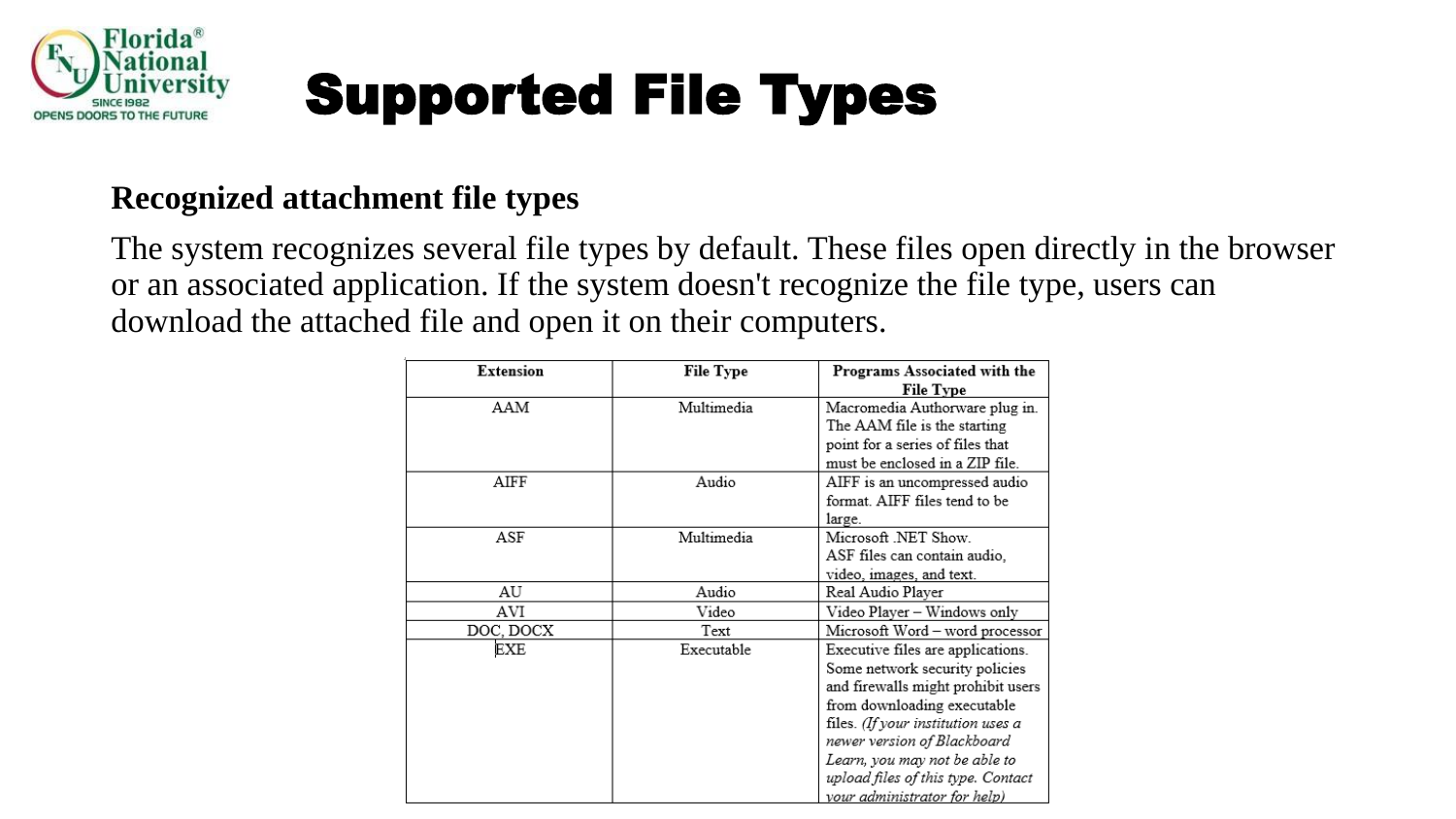

#### Chart continued:

| GIF            | Image       | Graphics program or web        |
|----------------|-------------|--------------------------------|
|                |             | browser                        |
| HTML, HTM      | Web page    | HTML editor or web browser     |
| JPG, JPEG      | Image       | Graphics program or web        |
|                |             | browser                        |
| ЛF             | Image       | Graphics program or web        |
|                |             | browser                        |
| MP3            | Audio       | Audio program                  |
| MP4            | Video       | Video player                   |
| MPE            | Audio/Video | Audio program                  |
| MPG, MPEG      | Video       | Video player                   |
| MOOV, MOVIE    | Movie       | QuickTime movie                |
| MOV            | Video       | Movie or media player          |
| <b>NUMBERS</b> | Spreadsheet | Apple numbers                  |
| PDF            | Text        | Adobe Acrobat Reader           |
| PNG            | Image       | Graphics editor or web browser |
| PPT, PPTX, PPS | Slideshow   | Microsoft PowerPoint,          |
|                |             | PowerPoint Player              |
| QT             | Movie       | QuickTime                      |
| RA             | Audio       | Real Audio Player              |
| RAM            | Video       | Real Audio Movie               |
| RM             | Audio       | Audio program                  |
| RTF            | Text        | Word processor                 |
| SWF            | Multimedia  | Macromedia Shockwave plug-in   |
| TIFF, TIF      | Image       | Graphics program or web        |
|                |             | browser                        |
|                |             |                                |